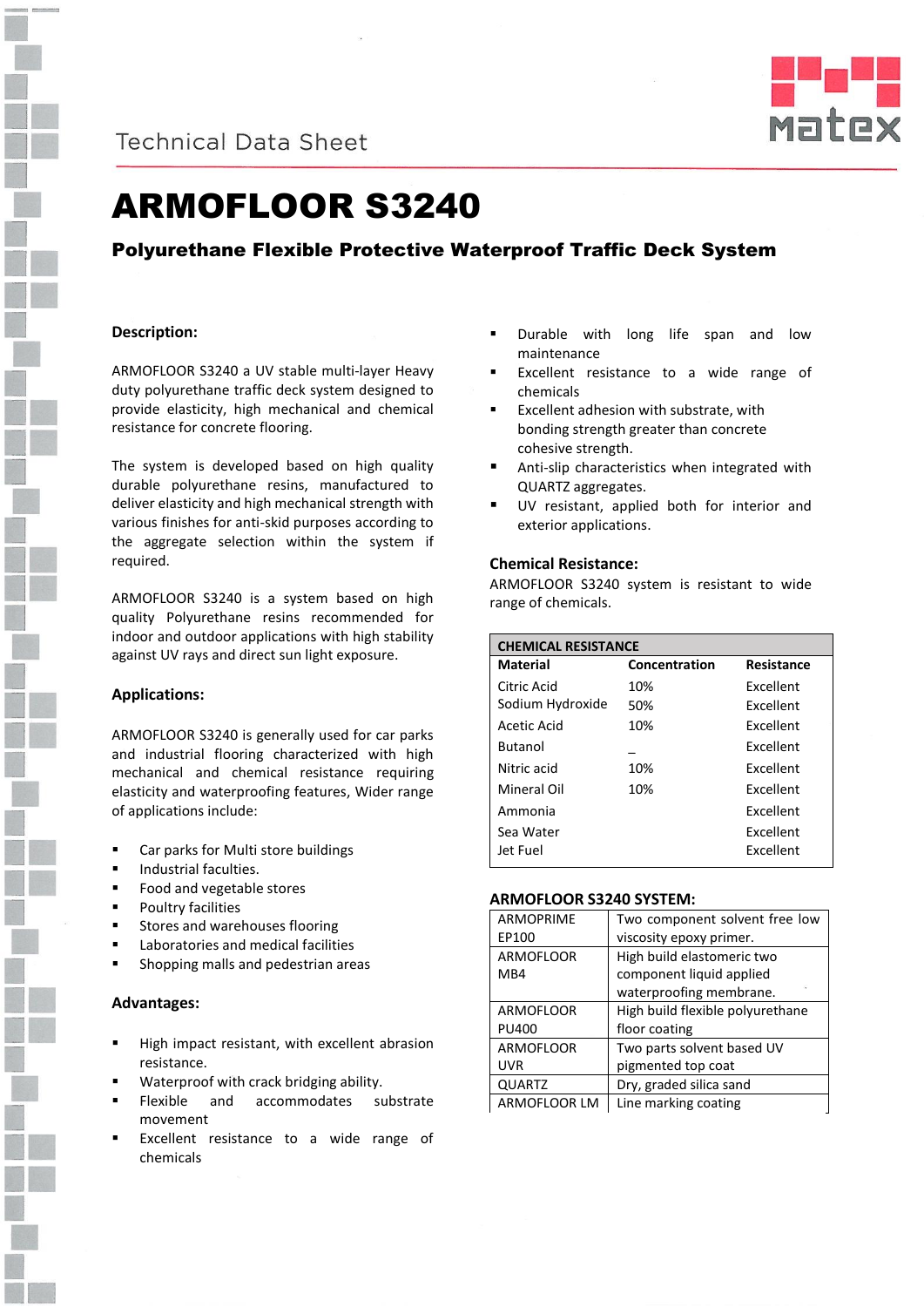# ARMOFLOOR S3240

### **Colors**:

ARMOFLOOR S3240 system with ARMOFLOOR UVR top coat is available in various colours including: Light grey, grey, dark grey, green blue, brick red, beige and light green, refer to MATEX Flooring Colour Chart.

#### **Application Thickness:**

## **ARMOFLOOR S3240 can be applied in the following thickness to achieve desired results:**

| <b>PRIMER</b><br>$\sim$  | <b>ARMOPRIME</b> | 100-150 micron        |
|--------------------------|------------------|-----------------------|
|                          | E100             |                       |
| Intermediate Layer       | <b>ARMOFLOOR</b> | 2 Kg/m <sup>2</sup>   |
|                          | MB4              |                       |
| Aggregate                | <b>QUARTZ</b>    | 1-2 Kg/m <sup>2</sup> |
| 2 <sup>nd</sup> PU Layer | <b>ARMOFLOOR</b> | 250 micron            |
|                          | PU400            |                       |
| UV Protection            | <b>ARMOFLOOR</b> | 100 micron            |
|                          | <b>UVR</b>       |                       |
| Line Marking             | <b>ARMOFLOOR</b> | As per drawing        |
|                          | LM               |                       |

**Average thickness of the above system will vary between 1500-2500 micron, depending of aggregate application.** 

#### **Instructions for Use:**

#### **Surface Preparation:**

All surfaces should be sound, clean, dry and free from loose material, efflorescence, laitance, curing compounds, dirt, oil and grease. Concrete floors should be fully cured.

The right surface preparation will ensure proper bonding between the screed and the substrate. It is always recommended to prepare the floor utilizing mechanical preparation method: Grinding, captive blasting, sand blasting. If the substrate is restricted to access, utilise preparation by handy mechanical tools.

Remove all damaged concrete and ensure sound concrete reached, then perform repairs to cracks, levelling of floor; voids filling by means of LAVAPOXY range Epoxy based repair products, for smoothening and minor repair, apply LAVAPOXY FINISH, for more coarse repair apply the LAVAPOXY range.

### **Mixing:**

ARMOFLOOR S3240 products are mixed mechanically with low speed drill mixer fitted with suitable paddle. To prepare the mix, add the contents of Part B (hardener) to Part A (base) container, and mix for minimum of 3 minutes till obtaining a homogeneous mix. Do not mix partially the base and the hardener. Mix the complete kit at a time.

#### **Application**:

#### **Priming:**

Apply a rich coat of ARMOPRIME EP100 to the substrate prior to application of subsequent layers; the prime can be applied in a spread rate of 8-9  $m^2$ /Ltr. depending on substrate porosity.

#### **Polyurethane MEMBRANE:**

Within 4-24 hours from application of primer, apply a layer of ARMOFLOOR MB4 with a nominal thickness of 1400 microns (2  $Kg/m<sup>2</sup>$ ). The mixed material is poured onto the primed surface and spread evenly with a notched trowel. Continuous spiking with a spiked roller is to be done to remove all entrapped air. For anti-slip features, while the coat is till tacky, broadcast the QUARTZ at rate of 1-2 Kg per square meter to achieve anti-slip properties.

## **PU Coat:**

After 24 hours, swipe the excess aggregates and clean the surface properly, Apply second coat of epoxy ARMOFLOOR PU400 at a rate of 250 microns per sqm.

#### **Top Coat:**

Apply ARMOFLOOR UVR protective UV resistant abrasion resistant coat shall be applied in two protective coats with thickness of 100 microns each coat.

Allow the system to cure for at least 7 days then apply line marking to the drawings utilizing ARMOFLOOR LM.

#### **Packaging:**

ARMOFLOOR S3240 System is available as:

| <b>ARMOPRIME EP100</b> | 15 Liter Kit      |
|------------------------|-------------------|
| ARMOFLOOR MB4          | 15 Liter Kit      |
| ARMOFLOOR PU400        | 15 Liter Kit      |
| ARMOFLOOR UVR          | 15 Liter Kit      |
| <b>QUARTZ</b>          | 25 Kg Bag         |
| ARMOFLOOR LM           | 20 Kg. metal pail |